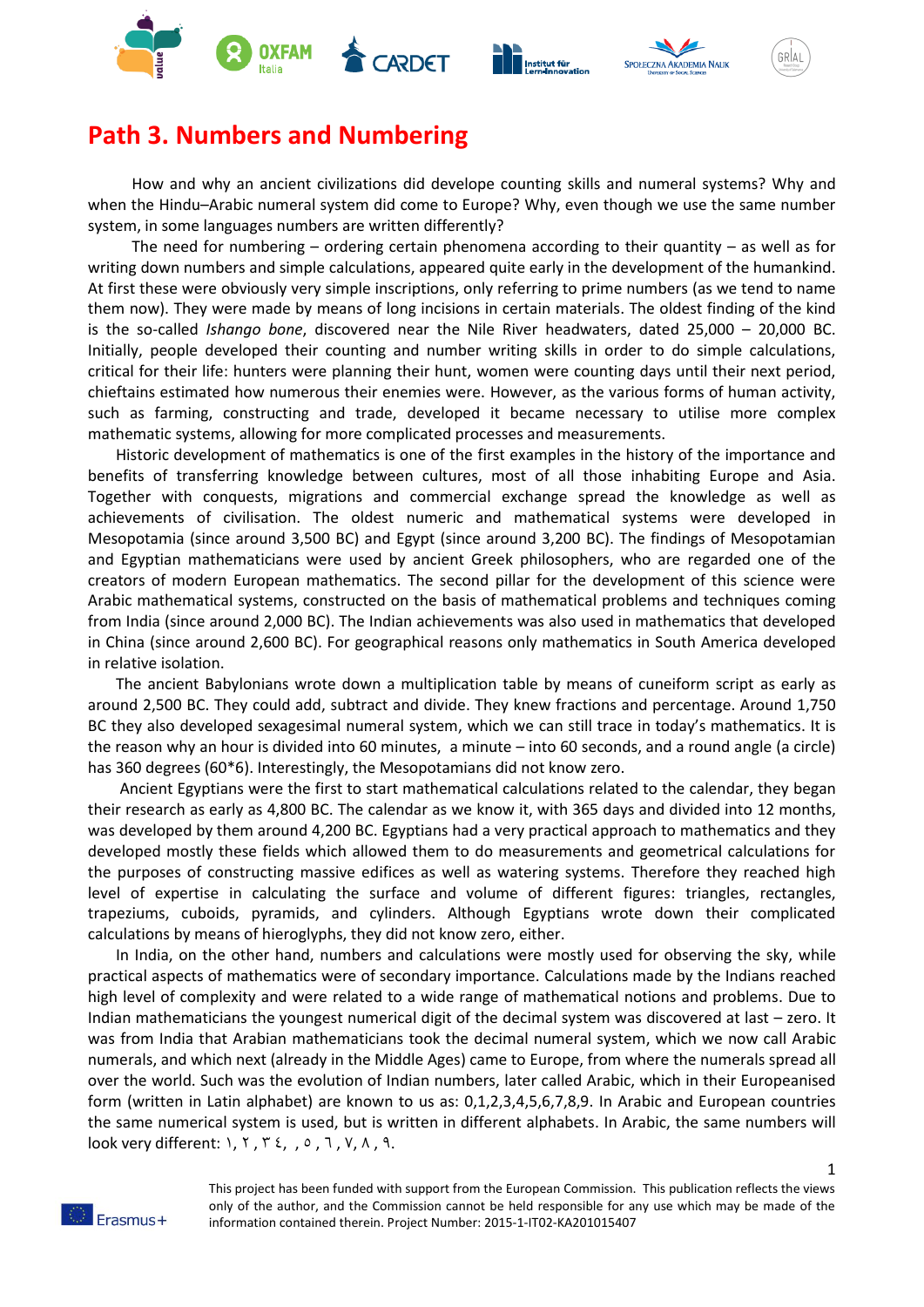



Numbers also owe a lot to ancient Greek philosophers. It was the Pythagoreans that around 540 BC concluded that "number is the substance of all things". They had the conviction that with the use of numbers, cycles, harmony, and proportions the whole world could be described. It is therefore numbers, perceived as a measure of all the observable phenomena, that allowed the Greek to perform their research of natural phenomena and processes. Thus a cypher or a number, as the Greek understood it, was no longer just a utilitarian symbol employed for the purposes of writing down calculations, but a measure and a specific designation of the reality and the relationships governing it. The Greek numeral system was based on representing the numbers by means of letters of the alphabet. This is important since Greek letters for numbers are also used in modern mathematics (α', β', γ', δ', ε', <sub>F</sub>' or ς' or στ', ζ', η', θ', etc.) Also the mathematical discoveries of Thales of Miletus (c. 624 – c. 546 BC), Pythagoras (c. 582 – c. 507 BC), Euclid (c. 365 – c. 300 BC), Archimedes (c. 287 – c. 212 BC) and many other Greek thinkers formed the basis for contemporary sciences.

In the history of Europe there were times when numbers and mathematics were perceived as a threat for religion or politics. In the first half of the  $6<sup>th</sup>$  century emperor Justinian I issued a code of laws with a paragraph entitled "On Sorcerers and Mathematicians". It banned Mathematics as harmful and deserving condemnation. The fall of the Roman Empire together with the Greek-Roman culture caused a drastic decline in mathematics. For people in the early Middle Ages it was sufficient to add, subtract, multiply, and divide, using Roman numbers (I, II, III, IV, V, VI, VII, VIII, IX, X, XX, XXX, XL, L, etc.) as well as to use the basic geometry. At the same time Islamic and Persian countries were at the peak of their cultural and scientific development, drawing extensively on the works of ancient Greece and India. It was the Arabic and Persian mathematicians that between  $8<sup>th</sup>$  and  $15<sup>th</sup>$  century developed on a grand scale the algebraic, arithmetic, geometric, and trigonometric ideas. It was only in the  $12<sup>th</sup>$  century that due to more intensive contacts with the Arab world (once again – due to inter-cultural exchange), the writings of Arabic mathematicians started to appear in Europe, together with Arabic translations of ancient scholars' works.

Crucial for the development of the modern European number system was year 1202 when Leonardo of Pisa, commonly called Fibonacci, published his book *Liber Abaci*. Basing on the knowledge he gained during his journeys to Arab countries, Fibonacci presented a way to calculate utilising Indian numerals, at the time used by the Arabs. Since that moment we can talk about development of a number system in Europe that we at present use every day. What is interesting, it was not until the 15<sup>th</sup> and 16<sup>th</sup> centuries that the symbols we know today: "+", "-", "=" started to be used in operations. In Renaissance Europeans became once again interested in developing mathematics as an independent field of knowledge. In the later ages such scientists as: René Descartes, Pierre de Fermat, Isaak Newton, Gottfried Wilhelm Leibniz, Blaise Pascal, Carl Friedrich Gauß conducted research and made inventions that formed the mathematical and scientific bases of the industrial revolution of the 19<sup>th</sup> century and the technological revolution of the 20<sup>th</sup> century.

We do not always realise the critical importance of numbers and mathematics for the functioning of a human being and the development of our civilisation. And yet they are utilised in almost any sphere of human activity, from electronics, mechanics, economy, architecture, optics, medicine (and many, many others), to the most down-to-earth activities, such as shopping, calculating the credit, or assigning car registration numbers. Interestingly, although throughout the centuries people developed a few dozen different numeral systems, with thousands of characters and referring to various methods of notation, the inventions of computer and the basic digital technology, defining the today's world, are based on the two simplest numeral systems: the unary and the binary one.

The unary numeral system, in which to represent numbers a symbol representing "1" is only used, with subsequent numbers created by repeating the symbol as many times as the value of the number requires, was used by Alan Turing for creation of an abstract model of computer able to perform algorithms. The Turing machine became the point of departure for works on calculating machines which we today call computers. The binary numeral system, on the other hand, where number 2 is the basis and numbers are written with use of 0 and 1 symbols, is commonly used in IT and digital electronics.

2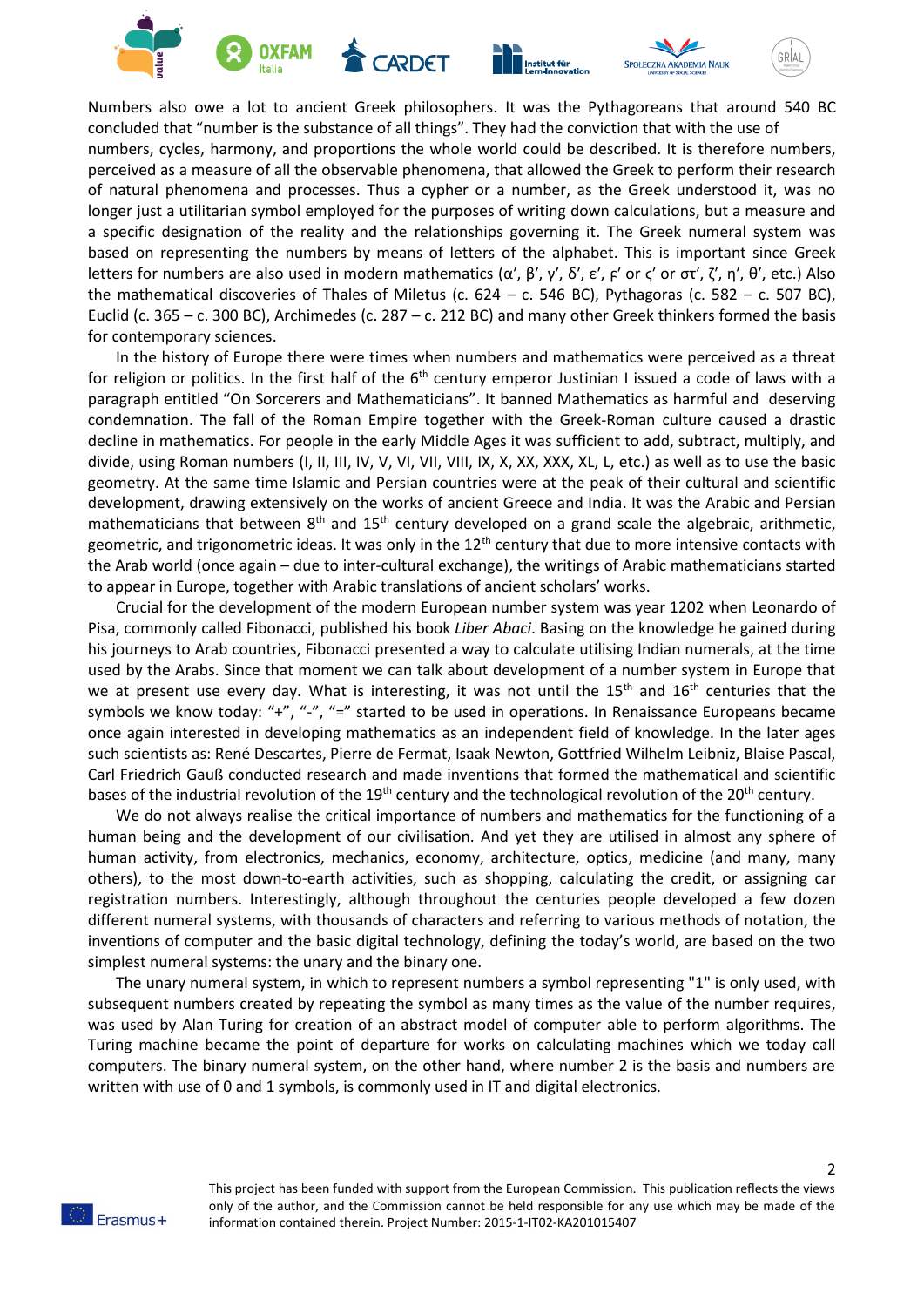





Finally, it is worth mentioning that, both in the past and today, people have been trying to attach symbolic, or even magical, significance to numbers. Depending on the religious, cultural, or language environment the particular cyphers and numbers were given various symbolic meanings.

One (1) is regarded a perfect number, the first odd number, used most of all to refer to God. It symbolises uniqueness and autonomy. In Chinese numerology the number is referred to creative power as the basis of everything that exists, as well as to *ego* and the beginning and source of important stages of a human life.

Two (2) refers to dualism (e.g. of soul and body, good and evil). It has been usually regarded an ominous number. On the other hand it is related to the notion of a couple, a man and a wife, a sacred notion as such. In Chinese tradition the same number refers to harmonious interaction between *yin* and *yang*. Two is thus a symbol of balance, order, the ability to bring together the opposites, moderation.

Three (3) is a symbolic number for many cultures (the Three Magi of Bethlehem, God in three persons, the Three Graces, the Three Parcae, the Three Musketeers, etc.) It usually brings positive associations. In Chinese numerology it means intuition, magic, creative powers. It also symbolises time as consisting of past, presence and the future.

Four (4) is considered a holy number in numerous cultures. In Greece it used to be associated with the four corners of the world and the four seasons. Christianity connected it to the Four Horsemen of the Apocalypse, the four Gospels. In the popular culture a four-leaf clover brings luck. In China the number stands for stability and order, peace and reliability. In the Japanese culture the meaning is contrary – four brings bad luck, it is associated with death. Many buildings do not have the fourth floor, while in hotels a room with this number is never rented.

Five (5) is associated with the number of fingers, the senses, the number of books in the Old Testament, it is regarded a lucky number. In Chinese culture it is associated with travellers, explorers and inventors. It symbolises searching, movement, and change.

Six (6) is a lucky number, a symbol of peace and happiness associated with the number of days in which the world was created and the six-pointed Star of David. In China this is a symbol of balance, love and truth, as well as inspiration that one's mind gets when relaxed and in a state of inner harmony.

Seven (7) is one of the most magical and holy numbers. It appears many times in the Old and New Testament. It is most strongly associated with the symbolic meaning of creation of the world and the Apocalypse. Thus it is associated with the notions of wholeness, entirety, bringing something to an end. The number also has a symbolic meaning in Islam which requires the believers to make seven circumambulations of Kaaba in Mecca, shouting *Allah akbar* (God is the greatest) seven times. Islam also teaches there are seven heavens, seven hells, seven big sins and seven aspects of Quran. In China, on the other hand, seven is associated with imagination, a conscious thought and concentration.

Eight (8) brings associations with perfection and infinity by its shape alone. Christianity attaches much significance to it, associating the number to the beatitudes of Christ. In Chinese numerology the meaning of number eight is associated with success. It symbolises determination and persistency in reaching one's goals.

Nine (9) is associated with good luck. The Chinese relate it to intelligence, invention, creativity and reaching one's full potentials in a given field. The number symbolises the fact that each of us has a potential to change the world around us for better.

Other numbers that generally bring certain association are of course "13" as a symbol of bad luck, "666" as a symbol of devil or evil.

The invention of numbers and the development of the numbering skills, from the simplest calculations to the most complex models and theories, was the *sine qua non* condition of all the civilizational developments. Some people believe that numbers (calculated on the basis of the date of birth) determine the whole human life. Some people take key decisions based on the indications they find in numerology.